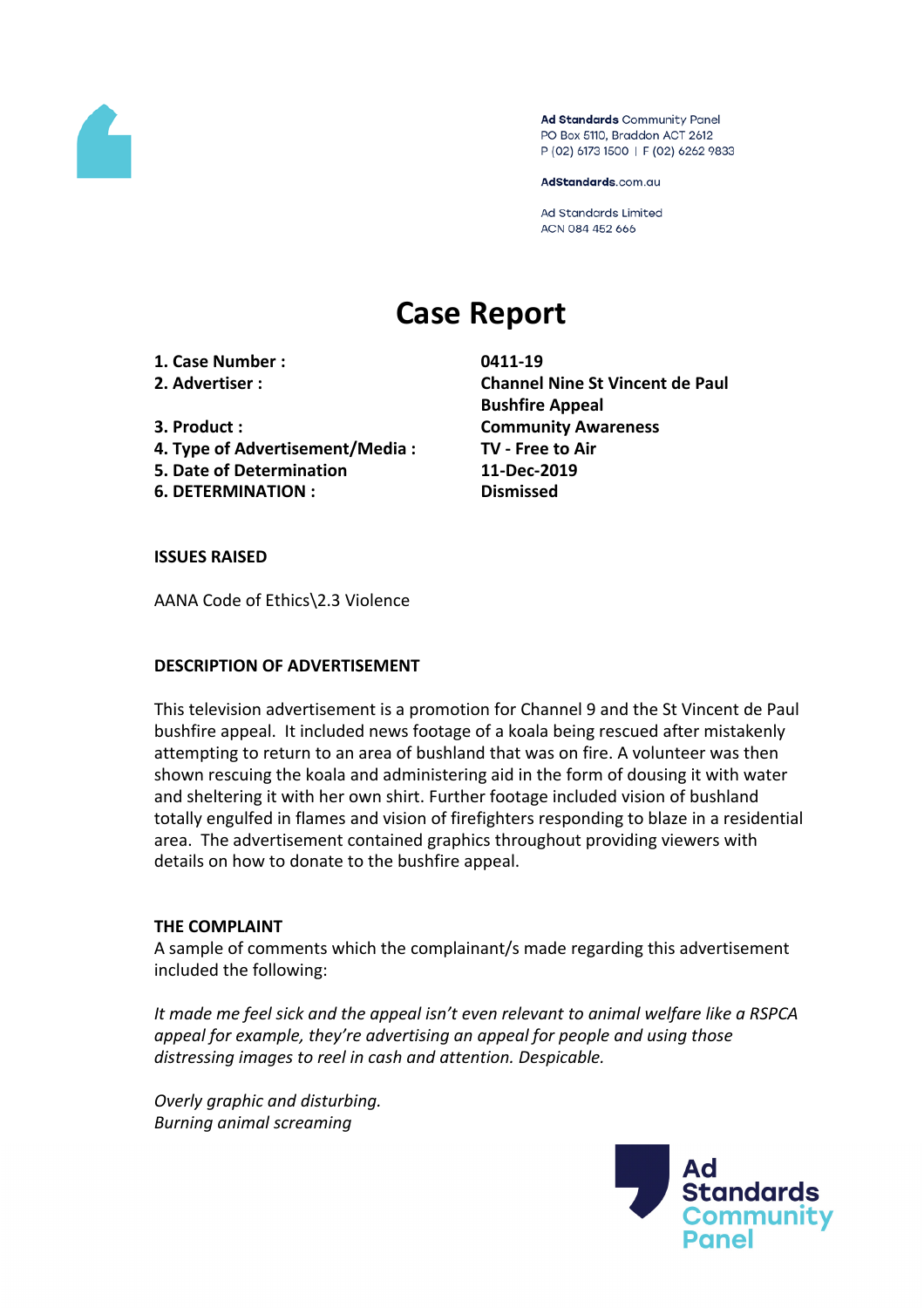

*Graphic images of a koala being burned alive. There was no warning given that these horrific images would be shown.*

*The advertisement shows firefighters helping to save koalas from the bushfire. However, the koalas are burnt and screaming in pain while the firefighter is pouring water on him. The koala's fur was burnt almost completely throughout the body and you can see the koala's flesh .My daughter watched this and got very upset and cry. I also was horrified and upset from watching it.*

*Can't stand seeing the poor koala being burned again and again and again It is extremely distressing hearing the poor koala being burned.*

I hope that I speak for many people when I say that it is not hard to imagine what fires *do to animals, people, and those who attend the fire. I am very careful what I watch on T . Would you believe I was watching Aladdin and if that wasn't enough a couple of days later Galaxy Quest, two "feel good movies". One might wonder how it effected some of the children. Am I shallow that I wish for a bit of time out while much of Australia is in terrible trouble?I know what fires do:I know that the Amazon is being stripped:I know that the humpback whale was hunted to near extinction;I know about baby seals;I know that our oceans are full of plastic;I know the bees are dying;I know people are starving;I know what it is like to watch a beloved child die of cancer;I know what suffering is; I know!I know!I know! Now, instead of trying not to imagine what the animals are going through, I have a mental photo of a crying koala in the part of my brain that carries 70 odd years of things that haunt me. I am sorry that I sound so angry. That is because I am.*

## **THE ADVERTISER'S RESPONSE**

Comments which the advertiser made in response to the complainant/s regarding this advertisement include the following:

*I write on behalf of Nine Network Australia Pty Ltd (Nine), regarding your correspondence of 29 November 2019 in relation to a series of complaints received by Ad Standards concerning a community service announcement for the Channel Nine St Vincent de Paul Bushfire Appeal (the Advertisement).*

*You have asked Nine to address whether the Advertisement raises any issues under section 2 of the Advertiser Code of Ethics (the Code) or other Codes incorporated in it. This includes the AANA Code for Advertising and Marketing Communications to Children and the AANA Food and Beverages Marketing and Communications Code.*

*At the outset, we advise that the Advertisement was an internally made community service announcement and, as such, Nine is the entity responsible for its broadcast and placement. The Advertisement was classified internally as 'PG'. Internal classification*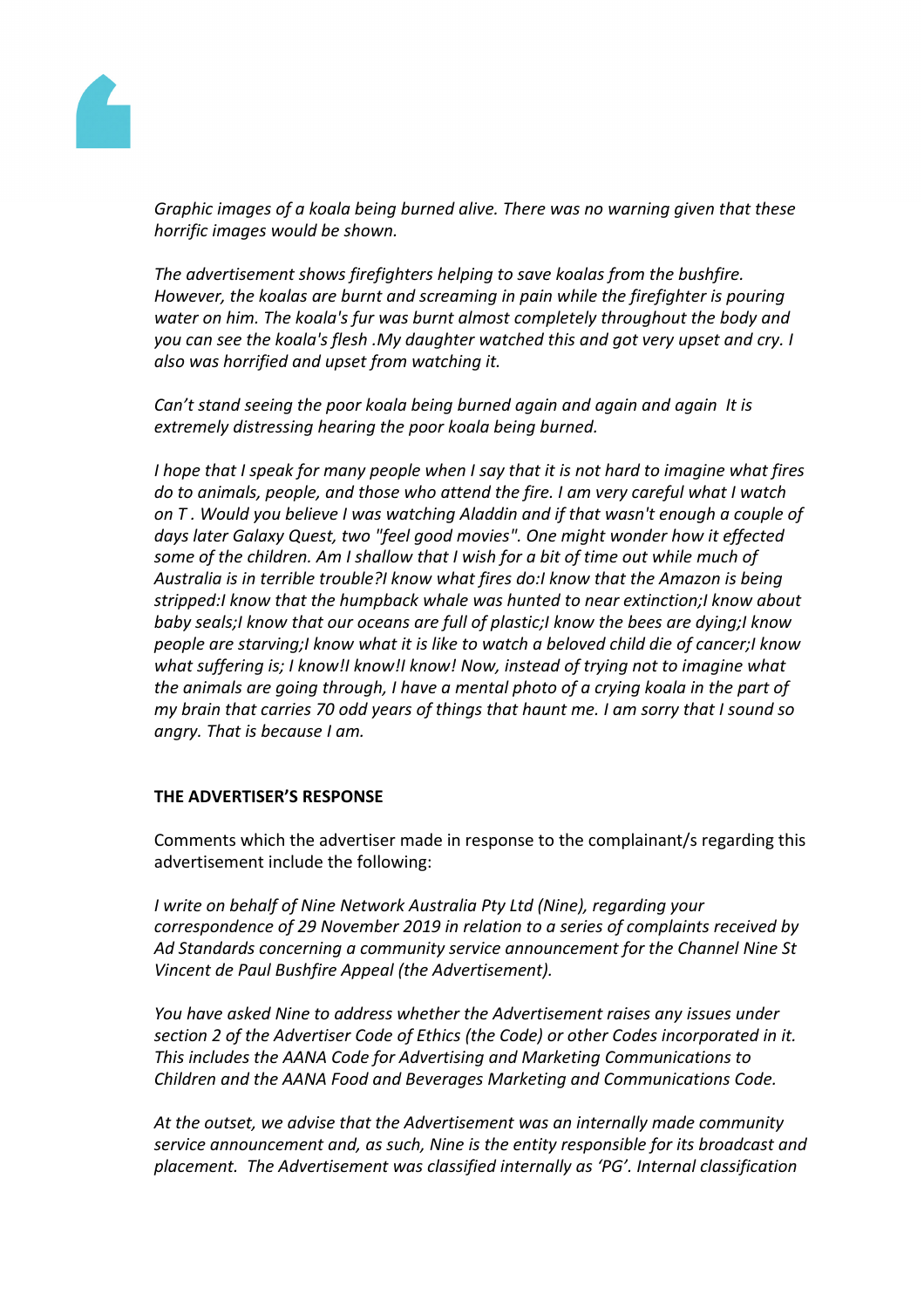

*is essential as it ensures Nine complies with the classification requirements of the Commercial Television Industry Code of Practice 2015.*

*Nine takes extremely seriously its role as a broadcaster, its compliance with all relevant broadcasting and advertising codes, and the need to inform the public of about matters of public interest. Nine also notes that the public response since the broadcast of the Advisement has been overwhelmingly positive and has helped raise vital funds which are being used to provide much-needed assistance to the victims of the bushfires.*

*Compliance with Section 2 of the Code*

*Having reviewed the Advertisement and its content, Nine notes the Advertisement did not include any of the following: discriminatory material; exploitative or degrading material of any individual or group of people; sex, sexual appeal, or nudity; strong or obscene language; material contrary to Prevailing Community Standards on health and safety; or material that was not clearly distinguishable as advertising. Accordingly, Nine does not consider the Advertisements raises any issues concerning sections 2.1, 2.2, 2.4, 2.5, 2.6, or 2.7 of the AANA Code of Ethics.*

*With respect to section 2.3, the Code states "Advertising or Marketing Communications shall not present or portray violence unless it is justifiable in the context of the product or service advertised". Nine maintains the Advertisement did not present or portray "violence" so as to breach clause 2.3 of the Code. The brief vision which depicts a koala being rescued from a bushfire was used to illustrate the devastating impact of the bushfires, to highlight the seriousness of the cause for which the campaign was raising money, and to resonate with viewers on an emotional level. Nine notes that the vision in the Advertisement did not show the koala physically on fire, nor did contain any high impact depictions of injuries the koala may have sustained (for example graphic imagery of burns, cuts, blood etc.). As such, Nine does not consider the vision depicted "violence" for the purpose of clause 2.3 of the Code.* 

*Community service announcements often include visual elements of the relevant subject-matter and/or incidents taking place. This material is not arbitrarily included to cause viewers alarm or distress, but rather is used to inform viewers about the appropriate level of seriousness and gravity of the situation being covered, and this must be carefully balanced against the requirements in the Code. To this end, Nine took care to ensure that the Advertisement's vision and scripts were not excessively graphic and where it considered it appropriate to do so, Nine's news team edited the footage, to reduce the impact of same and render it suitable for a PG classification. Nine, therefore, maintains the Advertisement was not impermissibly graphic in nature.*

*Nine also notes the Advertisement did, in fact, depict the koala being saved from the bushfire and being provided with care and assistance. Further, the voiceover and the text overlay clearly highlighted to viewers the purpose of the Advertisement was to urgently raise funds for animals and communities impacted by the bushfires. Accordingly, the combination of the vision exemplifying the impact of the bushfires*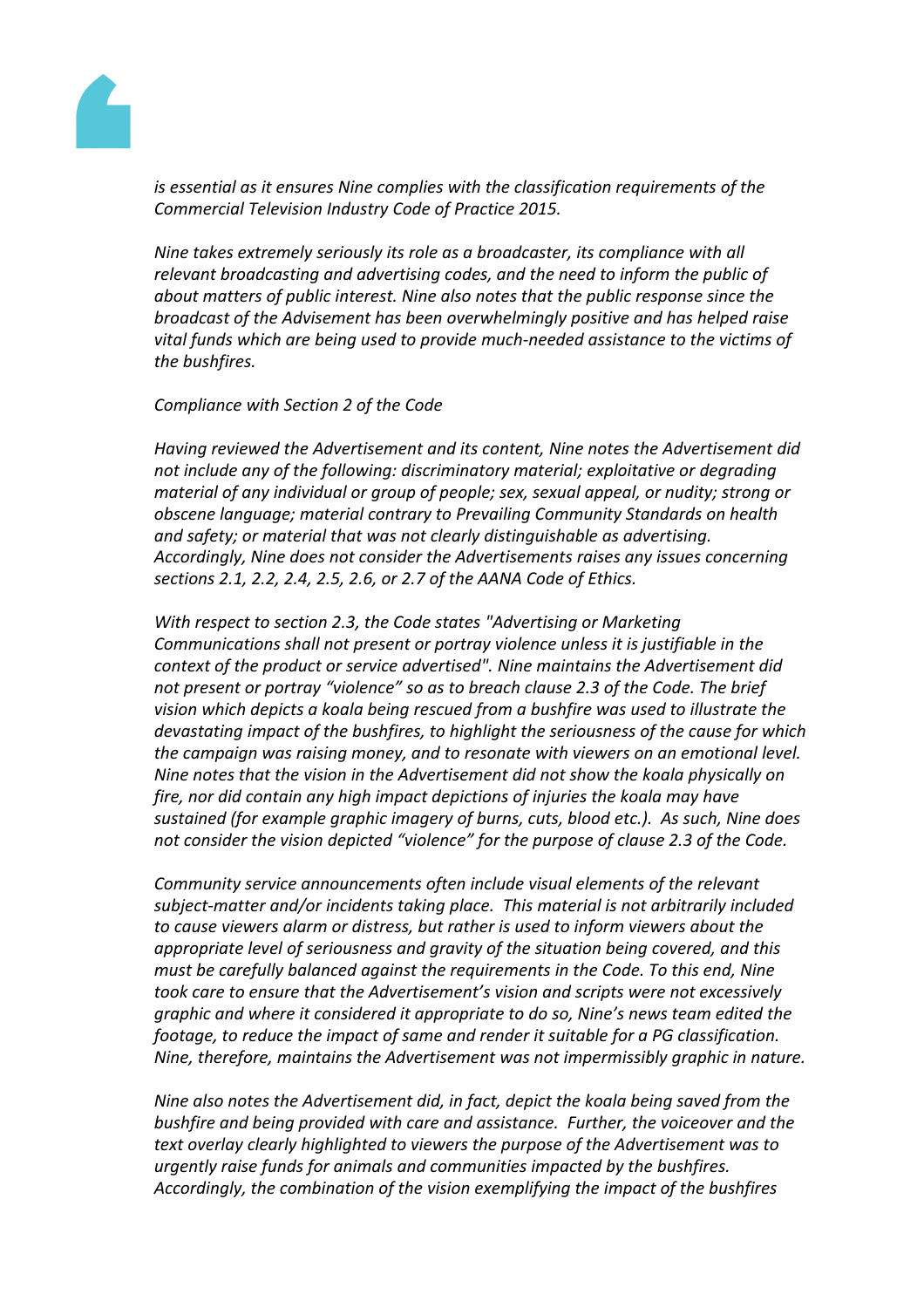

*with the voiceover and graphics referring to Australians providing assistance in times of need highlighted the deep sympathy and support shared by Nine and St Vincent de Paul for the victims of the bushfires. This is also further evident in the work they are doing to address the growing number of animals and people affected by bushfires.* 

*Having regard to these considerations, to the extent the Advertisement is said to have included vision depicting "violence" (which is not admitted), Nine is of the view that such content was justifiable given the clear context of the appeal being advertised.*

*Nine considers the inclusion of the vision of the koala was appropriately balanced with the purpose of the Advertisement to convey factual information raising awareness about the impact of the fires across the country, and reflect the willingness of Australians to assist those in need. Furthermore, the overall tone of the Advertisement emphasised the positive impact of any donations providing help to those in need, thereby further ameliorating the overall impact of any vision included in the Advertisement.*

*Nine understands that every viewer who watches the community service announcement may view it in a different way, based on their own personal circumstances and perspectives. While it is regrettable that the Advertisement may resonate in a particular manner with certain individual viewers based on those personal circumstances (such as those who have submitted complaints), Nine's internal classifiers did give careful consideration to the content of the Advertisement and formed the view that the content was suitable for the "PG" classification. Accordingly, Nine maintains the Advertisement was appropriately classified, broadcast in accordance with that classification, and did comply with the requirements of the Code.*

*Nine is committed to providing viewers with the opportunity to help with such tragedies and we do this with care and consideration. Further, Nine's team was focused on ensuring that the Advertisement did not turn viewers away from the fundraiser, as this would deny them the opportunity to assist with the tragedies caused by the bushfires for both humans and animals.*

*For the reasons articulated above, Nine maintains that the Advertisement did not breach section 2.3 of the Code.*

*Nine would be happy to provide further comment if required.*

## **THE DETERMINATION**

The Ad Standards Community Panel ("Panel") considered whether this advertisement breaches Section 2 of the AANA Code of Ethics (the "Code").

The Panel considered the complainants' concerns that the advertisement depicts graphic imagery of which is distressing to both adults and children.